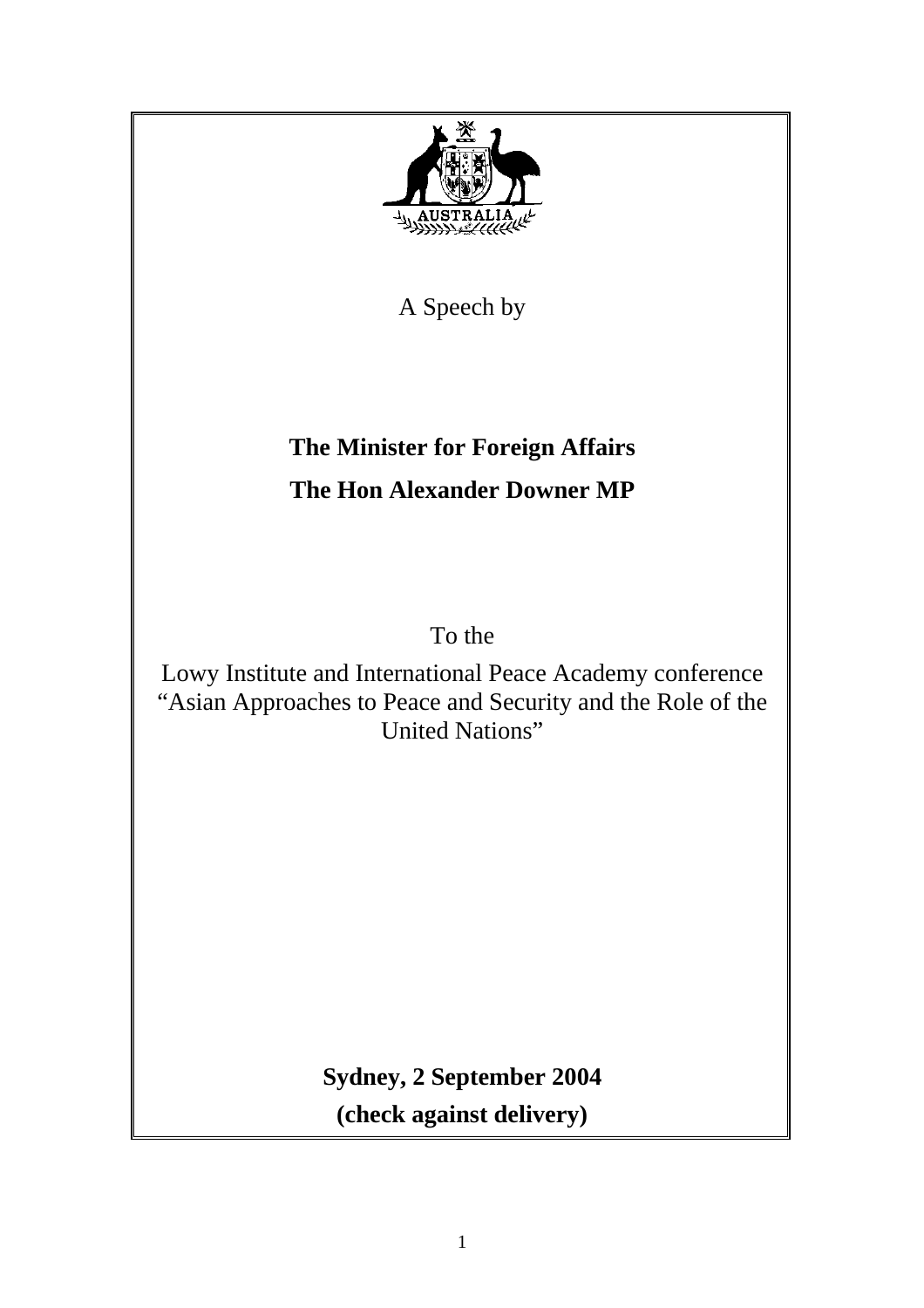# **Introduction**

Thank you [MC]

Distinguished guests, ladies and gentlemen

Let me congratulate the Lowy Institute, with the International Peace Academy, on its first international conference…

…and for drawing together such a distinguished and experienced range of participants.

I must admit to being intrigued by the conference theme of "Asian approaches to peace and security and the role of the UN".

The fundamental focus of Australia's foreign policy is on achieving outcomes that enhance our security and prosperity.

Thus the Government's foreign policy has been overwhelmingly pragmatic, relying variously on bilateral, regional and multilateral approaches to the outcomes we have sought.

And we have delivered in Iraq, East Timor and Solomon Islands.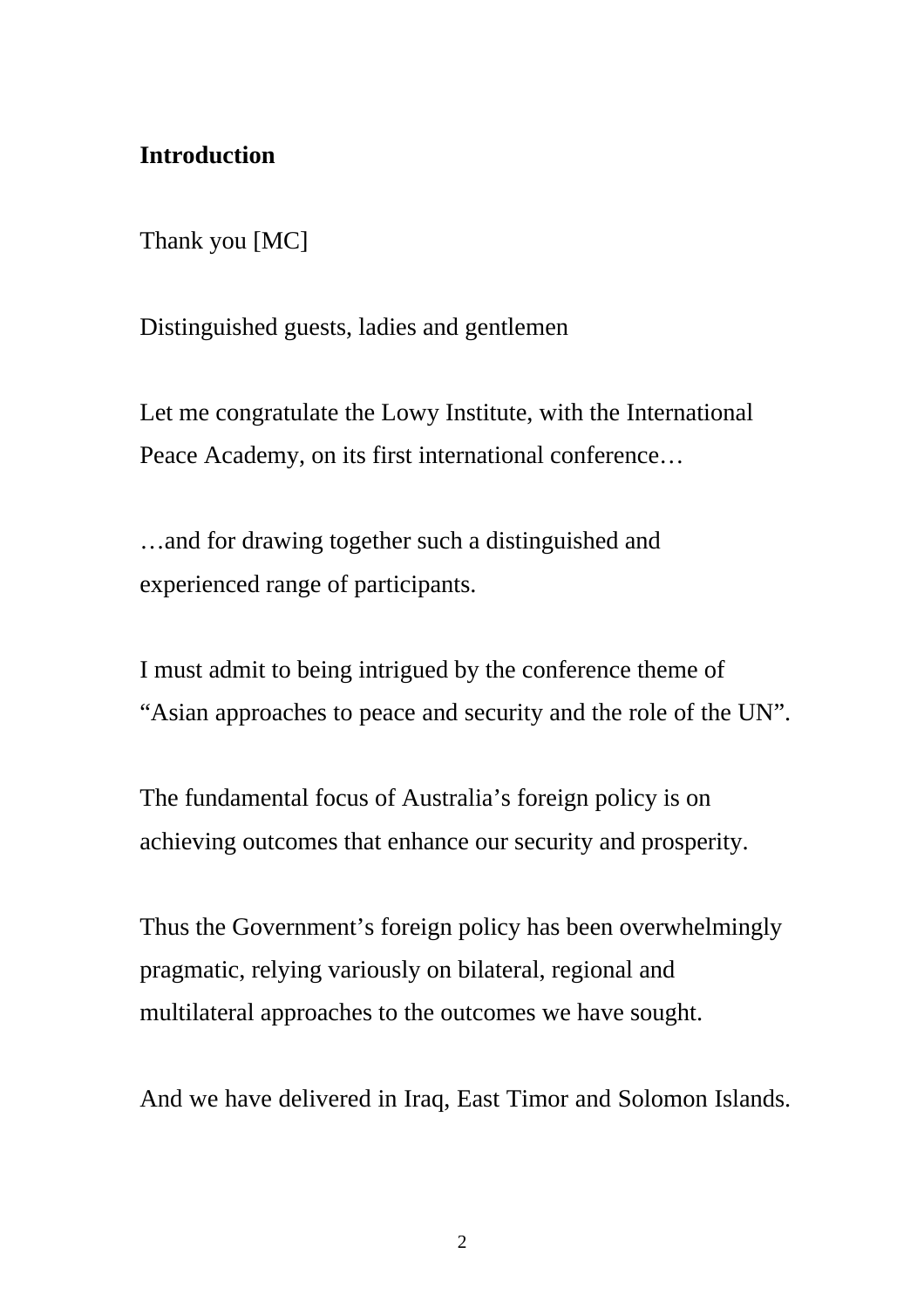As individual nations and members of the international community I think we all want outcomes that address effectively the serious security and prosperity challenges of our times.

And there is no doubt that these challenges are very different to those at the conception and birth of the United Nations.

Today, our security is shaped by the terrorist threat that struck in the September 11 and Bali attacks; our prosperity by the march of globalisation.

In this environment, where so many interactions and relationships are transnational in nature – whether security or economic – we cannot afford to limit our thinking on how we can best build security.

We cannot allow threats or problems to fester.

More than ever we need results-oriented practical responses and cooperation.

Above all process can be no substitute for effective outcomes.

### **The UN and International Action**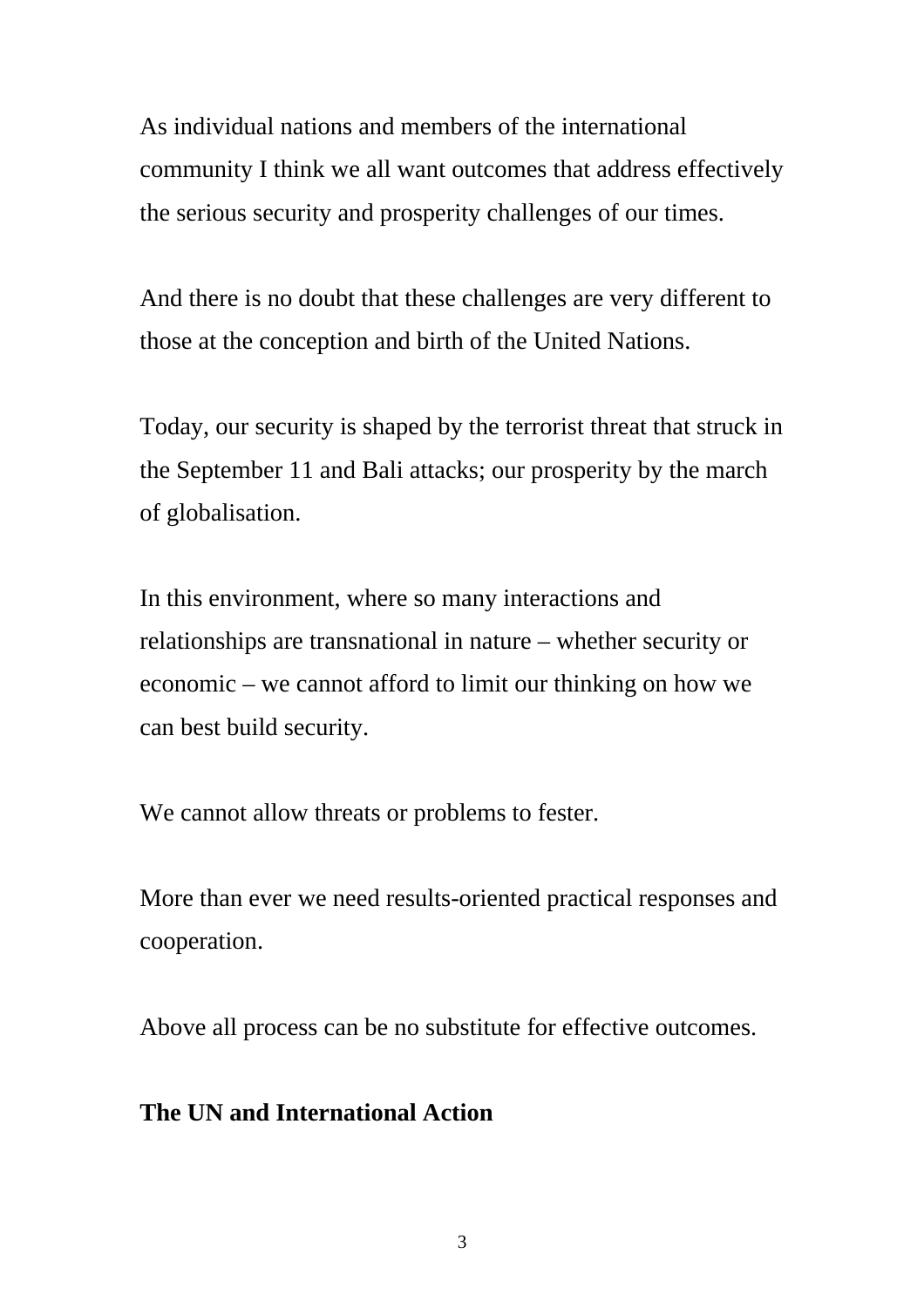The international legal system – at its core the UN and international laws – retains a unique and important role in international efforts to build security and prosperity.

We all acknowledge, however, that the UN system needs reform if it is to deal effectively with  $21<sup>st</sup>$  century realities.

We know that the UN system can achieve important results – East Timor was very much an Australian and UN success story.

We also know that too often it has failed to deliver, bogged down in its own internal processes and wrangling – sometimes with disastrous consequences.

I would argue that it is this inaction of the many, as we saw over Rwanda, rather than the actions of a few, as in Iraq, that poses the greatest threat to the credibility of the multilateral system.

Australia has long advocated the need for a more focused and efficient UN system

- poor or slow international action offers comfort and opportunity to terrorists and those who flout international laws or commit gross abuses.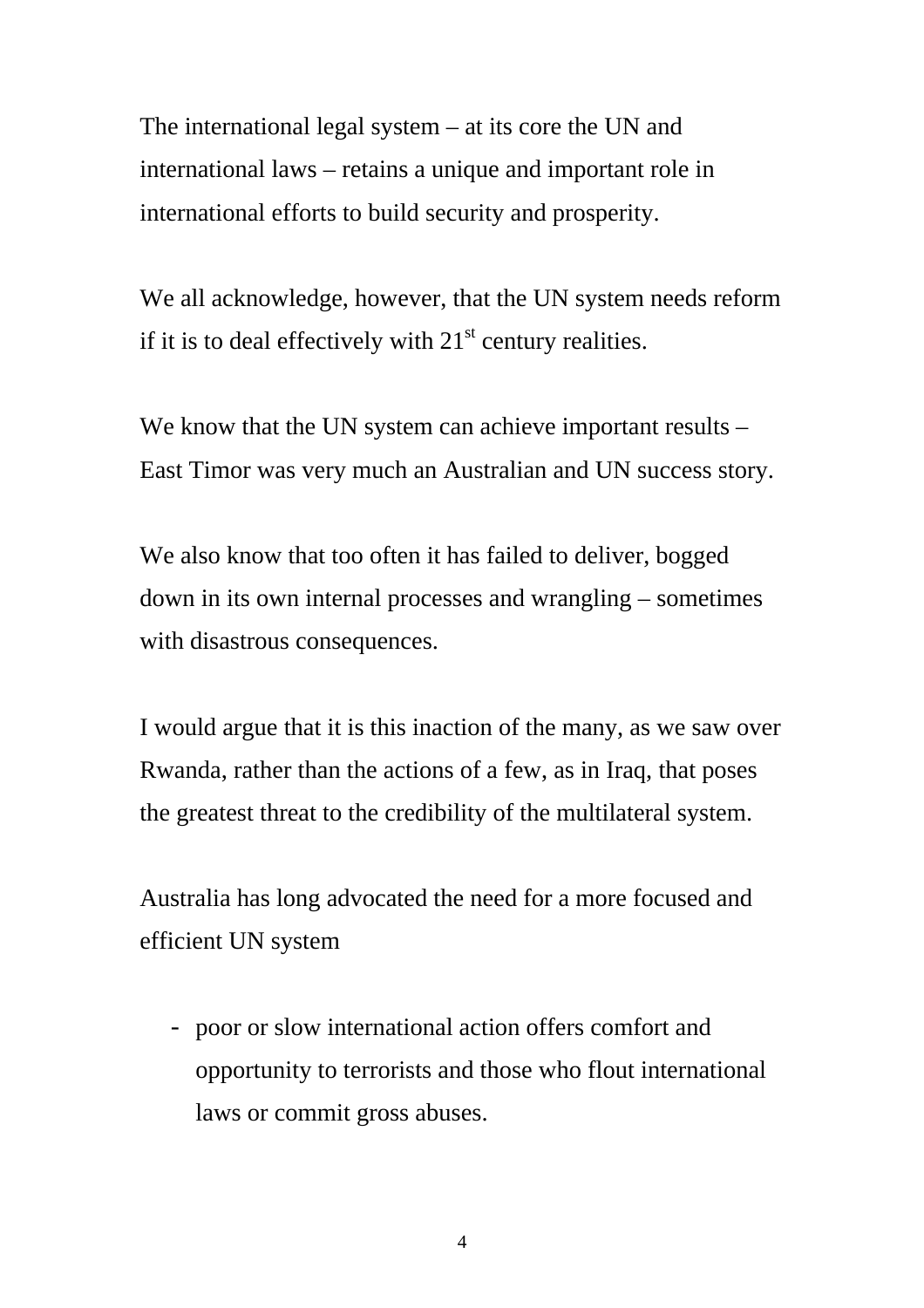As Secretary General Kofi Annan told the 58<sup>th</sup> General Assembly last year, the UN has come to a fork in the road

- a wide-ranging reform agenda must be pursued if the UN system is to serve international peace and security and the needs of its members in the  $21<sup>st</sup>$  century.

The Government shares this view: the UN and international laws and institutions must change and evolve if they are to remain relevant.

We recognise the complexity and sensitivity of many of the questions at hand.

For instance, threats from non-state actors and conflicts within states are more regular than wars or conflicts between states.

We must face the reality that notions of security and conflict are no longer simply definable as issues between states

- and that states need to think differently about their security and international cooperation.

Similarly, traditional concepts of sovereignty as absolute and inviolable cannot go unexamined.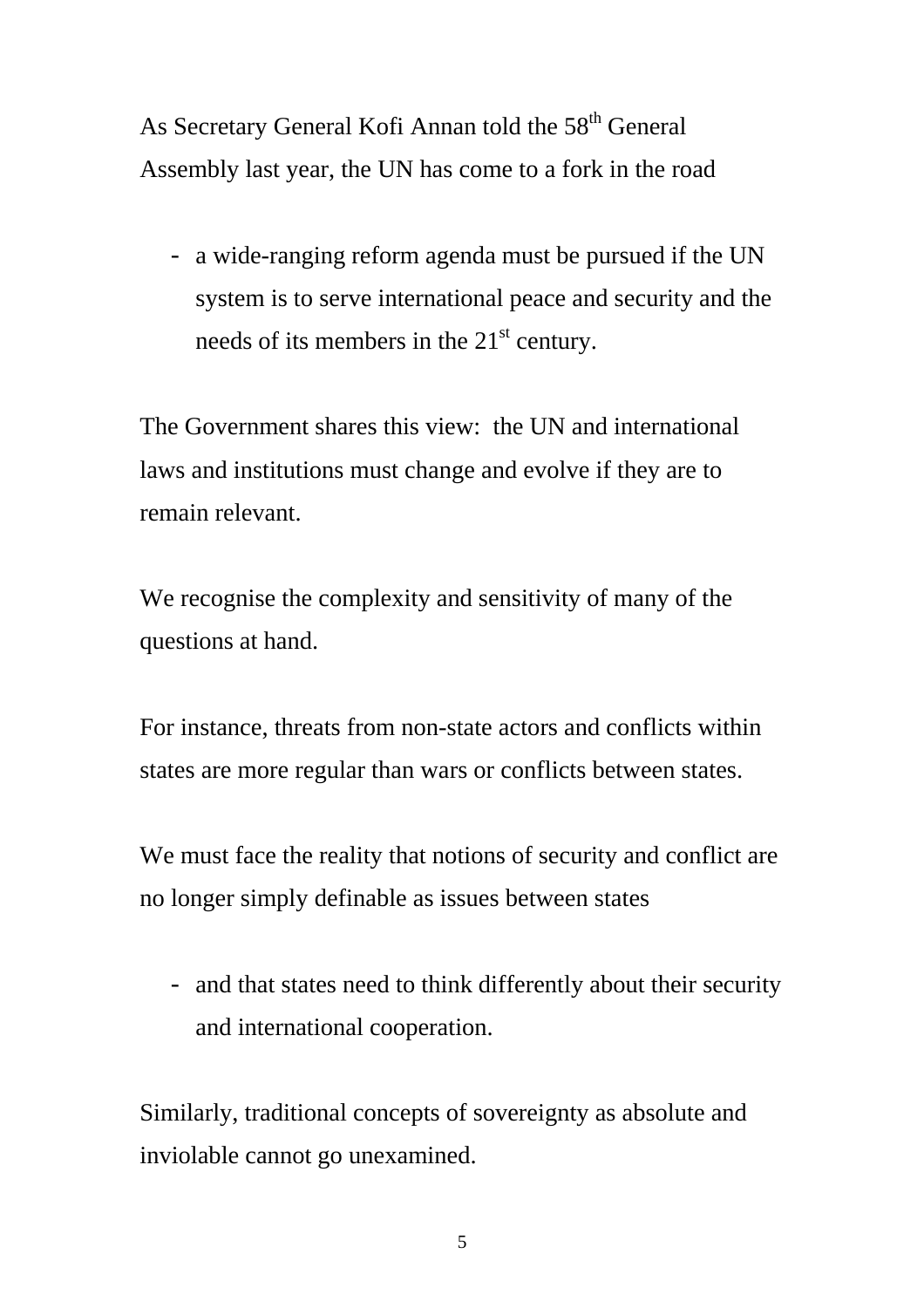Let me assure you that I am a strong believer in the central importance of sovereignty

- and that Australia, as a modern and democratic nation, places a very high value on sovereignty and has enormous respect for the sovereignty of others.

But the idea that what occurs within a state's borders remains absolutely beyond the reach of outside intervention is problematic and ultimately unsustainable.

In the face of genocide or human rights abuses on a horrendous scale the nations of the world must act

- perpetrators cannot be simply left free to act, whether they do so inside their own border or internationally.

We must develop better strategies and understanding of the bases for responding to such challenges.

It is important to distinguish between an "intervention to achieve humanitarian goals" and what has been dubbed as "humanitarian intervention" within international legal circles.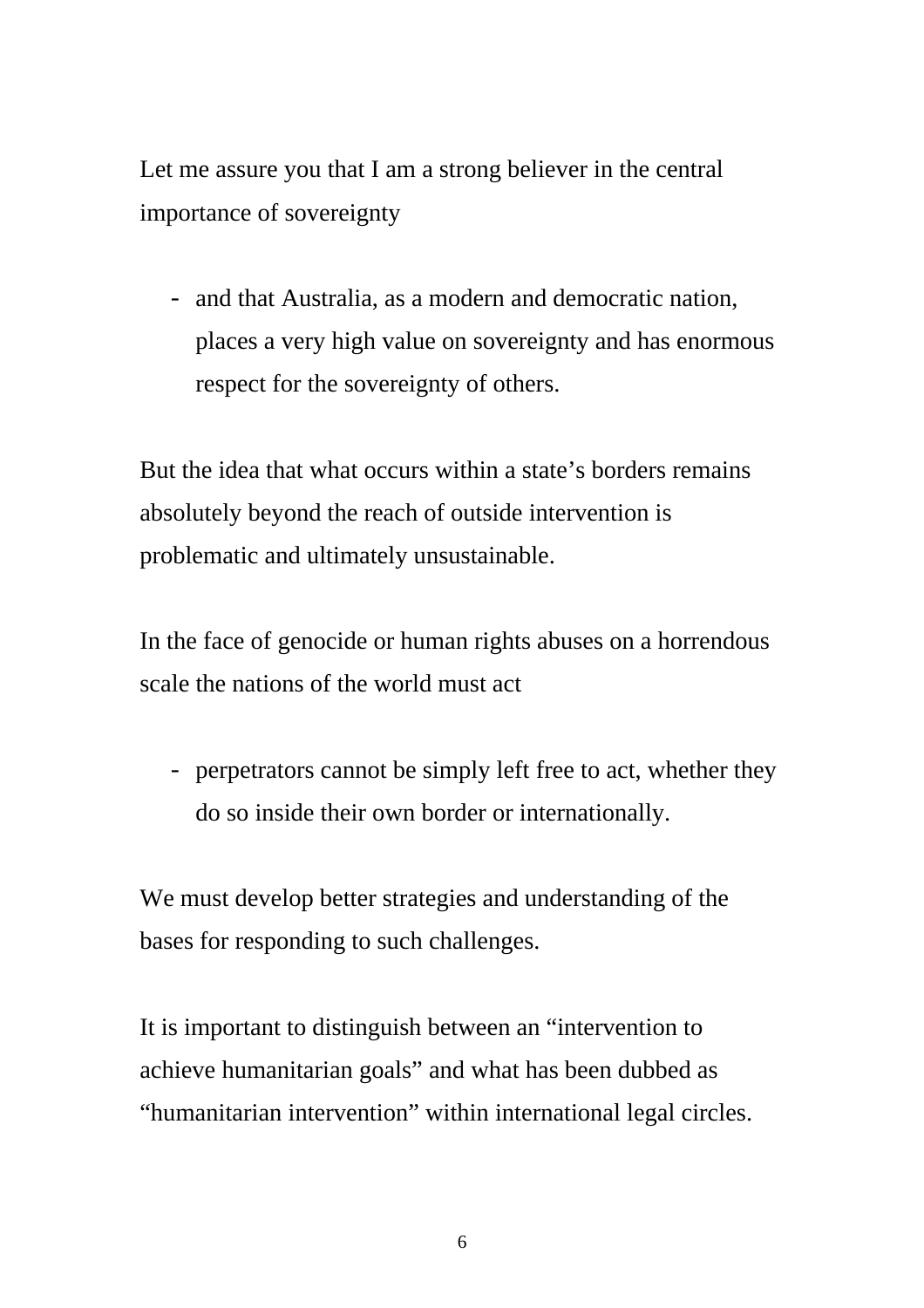Humanitarian intervention is an evolving principle, mooted as a legal basis for intervening to achieve humanitarian goals

- and is just one of the possible legal bases for such intervention.

Other legal bases can include UN Security Council Resolutions or formal invitations by States.

Concepts of humanitarian intervention are not new – and can be traced back to the seventeenth century.

Since 1945 the UN, through the Security Council, has had the capacity to authorise the use of force to maintain or restore international peace and security

- which as we know too well today can be threatened by widespread human rights violations.

The Cold War period limited the usefulness of this mechanism but with its passing we now see a substantial change in the concept of humanitarian intervention and its practice.

While not yet an established norm in customary international law, the principle of humanitarian intervention has clearly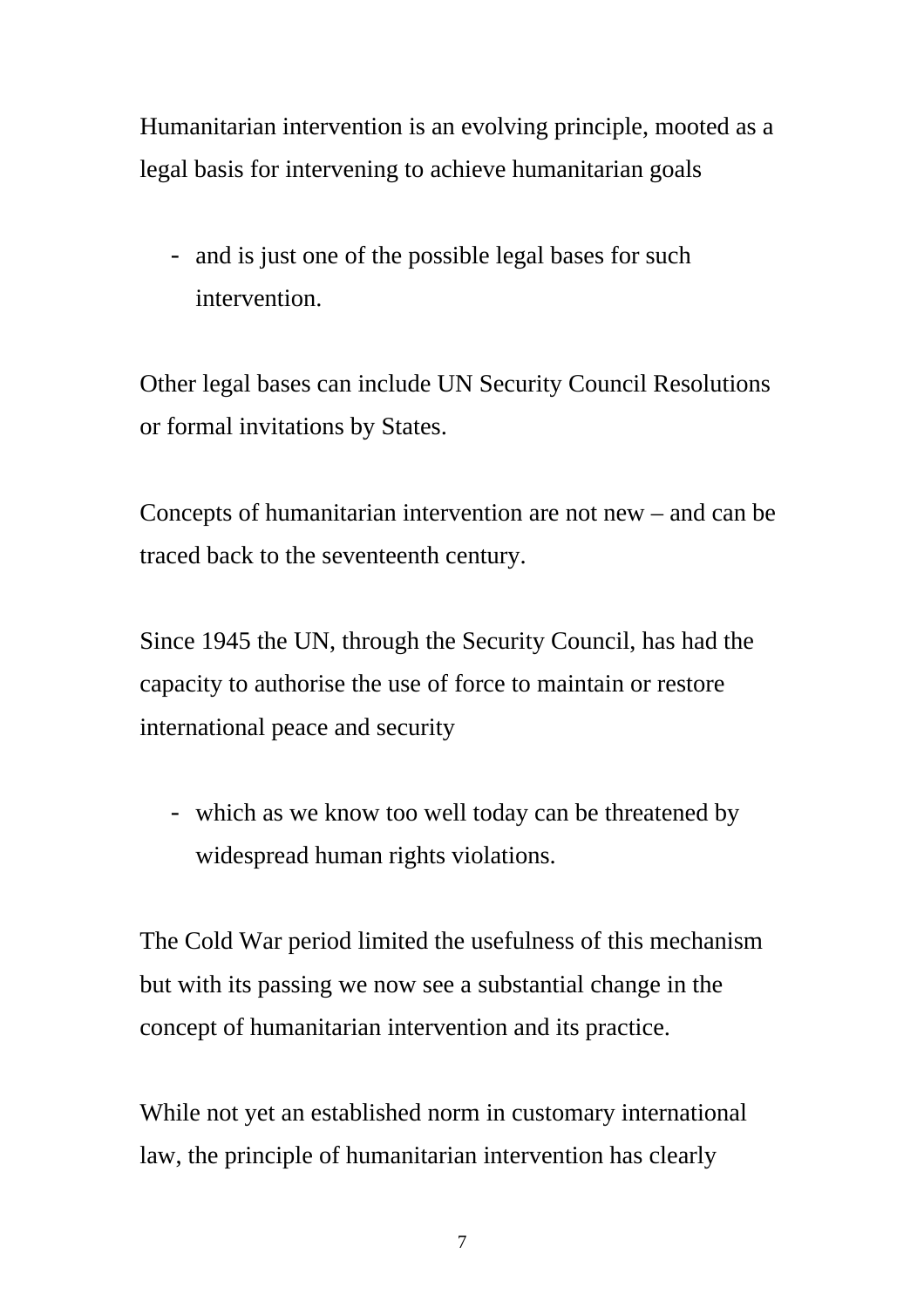emerged as an influential factor in determining the responses of members of the international community in situations where inaction would result in massive human rights violations.

We should support international efforts to address issues surrounding humanitarian intervention productively…

…to ensure we get a sensible result which is workable and flexible…

…but which also proscribes self-interested and unjustifiable interventions.

Like the work of the Canadian-backed International Commission on Intervention and State Sovereignty…

…headed by my predecessor Gareth Evans and Kofi Annan's Special Adviser Mohamed Sahnoun.

Its report – "Responsibility to Protect" – provides a useful intellectual framework for developing further international dialogue on the issue of our response to humanitarian crises.

It also helpfully reflects the practical realities we face in addressing situations of concern.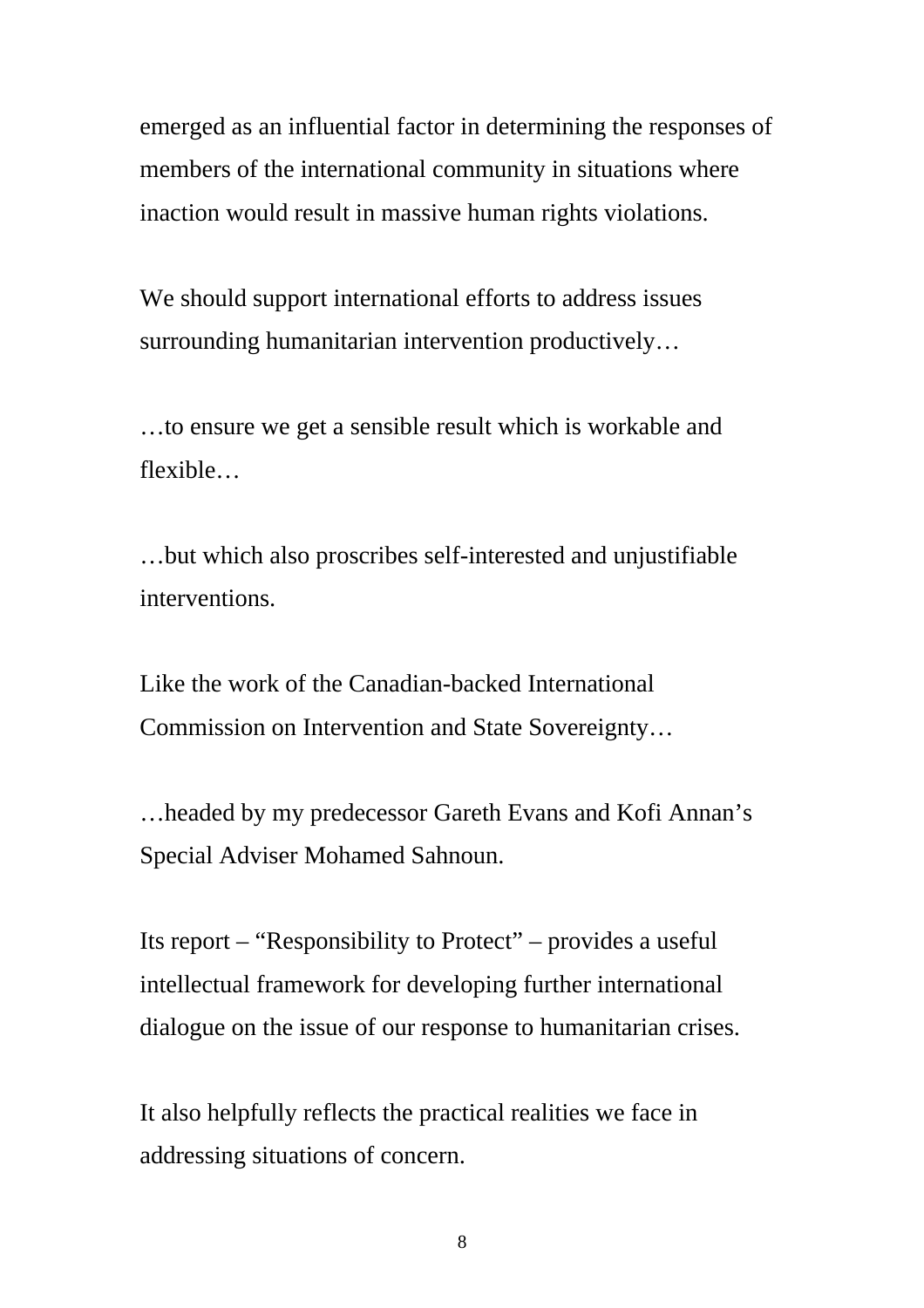### Ladies and gentlemen

Against this background of a changing and evolving environment, the international community must develop better strategies and understanding of the appropriate legal bases for responding to such challenges.

And we must strengthen the capacities of our international institutions to respond quickly and effectively to our needs.

In this regard, structural reform, and especially reform of the conduct and composition of the UN Security Council, will be fundamental to improving the relevance of the UN.

In our view, the Security Council must be reformed to make its composition more compatible with current geopolitical realities.

For example, Australia has advocated expanding the permanent membership of the Security Council with the addition of Japan, India, Brazil, Indonesia and an African nation.

Similarly, UN electoral group structures need to be updated to reflect changes in the international system – such as the enlargement of the EU.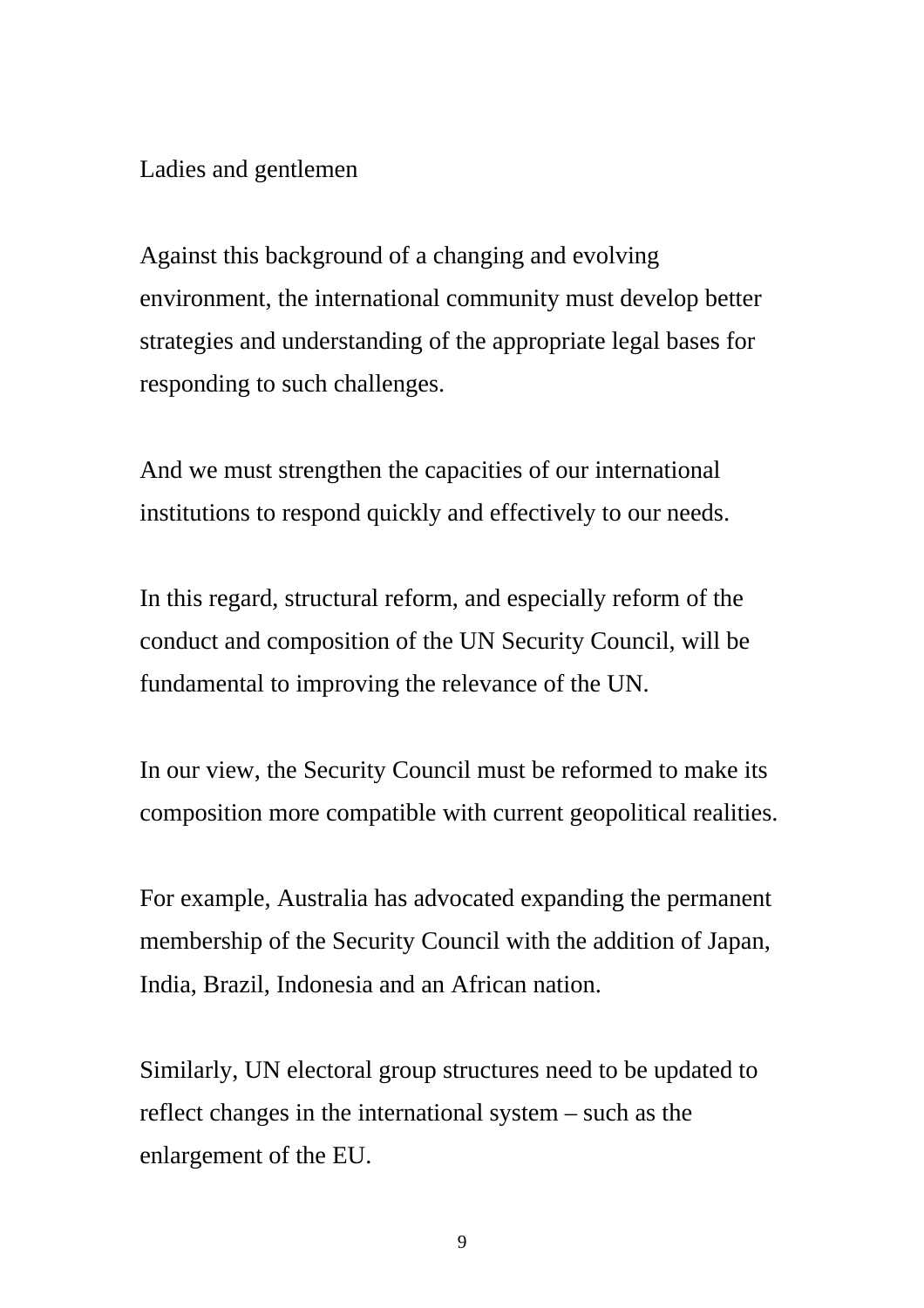As I noted during the General Assembly last year, Australia could become part of an East Asia and Pacific grouping.

And the old divide between East and West Europe could be adapted to reflect the new, converging European reality.

In addition to these areas, Australia has long been an advocate of reform of the human rights treaty body system.

The sceptics among you might think reform in this area borders on the impossible.

I can tell you it is not. But it takes a smart approach, hard work and determination.

The Government proved this point with our 2000 initiative to reform the human rights treaty body system.

Our initiative was greeted with scepticism, particularly by some human rights NGOs, who suggested we were trying to weaken the UN system, not strengthen it.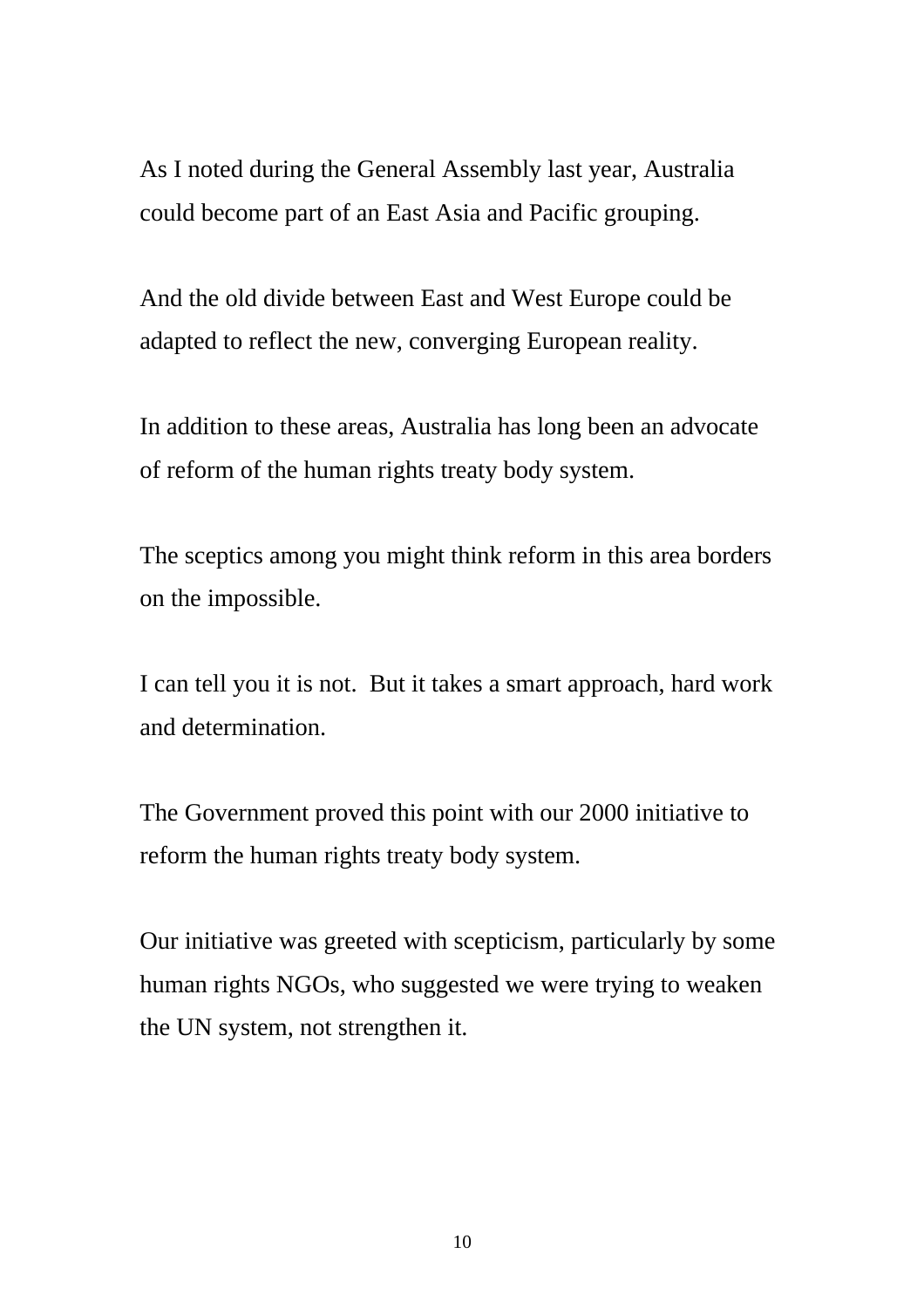But we, and others, persisted with our initiative until the need for reform of these bodies was widely recognised within the UN system – from the Secretary-General down.

Now the treaty bodies themselves are implementing efficiencies in the way they work, in the recognition that this will ultimately benefit the lives of ordinary people throughout the world.

We are encouraged by the success thus far of our initiative.

But more work needs to be done. Some of the treaty bodies still exceed their mandates and duplication remains.

A broader challenge remains to ensure the momentum for reform is maintained and capitalised upon.

In this regard, Australia is pleased that these issues are central to the work of the Secretary-General's High Level Panel on Threats, Challenges and Change.

We applauded the establishment of the Panel last year and continue to give it strong support

- providing \$100,000 to fund its work and other resources.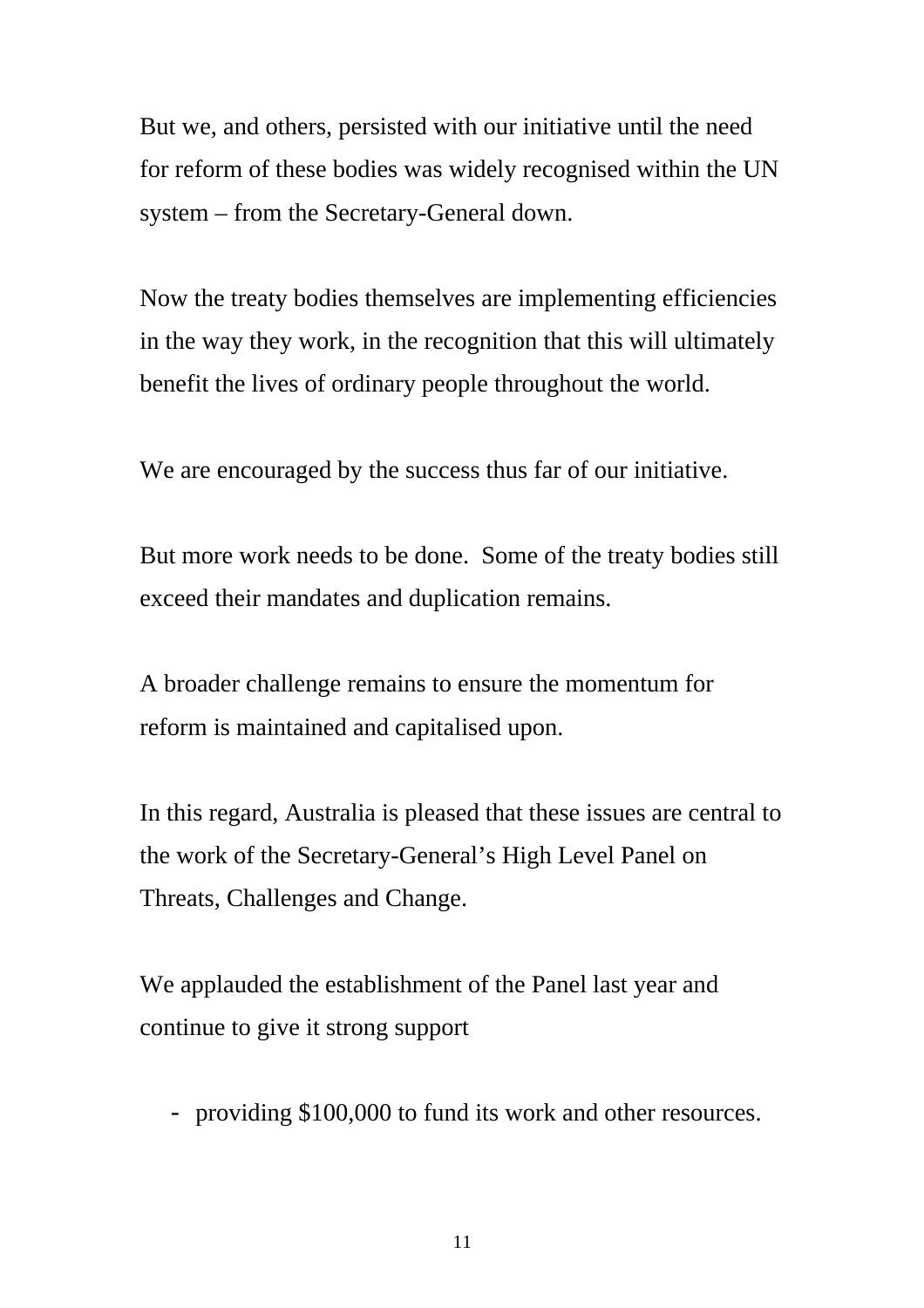Our mission in New York has contributed actively to the panel's work, including by co-convening the Greentree seminars on UN reform.

We encourage the Panel, in its remaining deliberations, to continue to work towards ambitious recommendations

- on all its work program – including Security Council reform, addressing threats from WMD and terrorism, humanitarian intervention and other questions about effective collective action.

## **Australia: Achieving Outcomes**

Ladies and gentlemen

A reformed and more efficient UN system and evolving international laws with effective implementation strategies will be a boon for global peace and security.

But other activities and cooperation can – and must – play a role in establishing a safer and more stable world.

Reality demands this approach.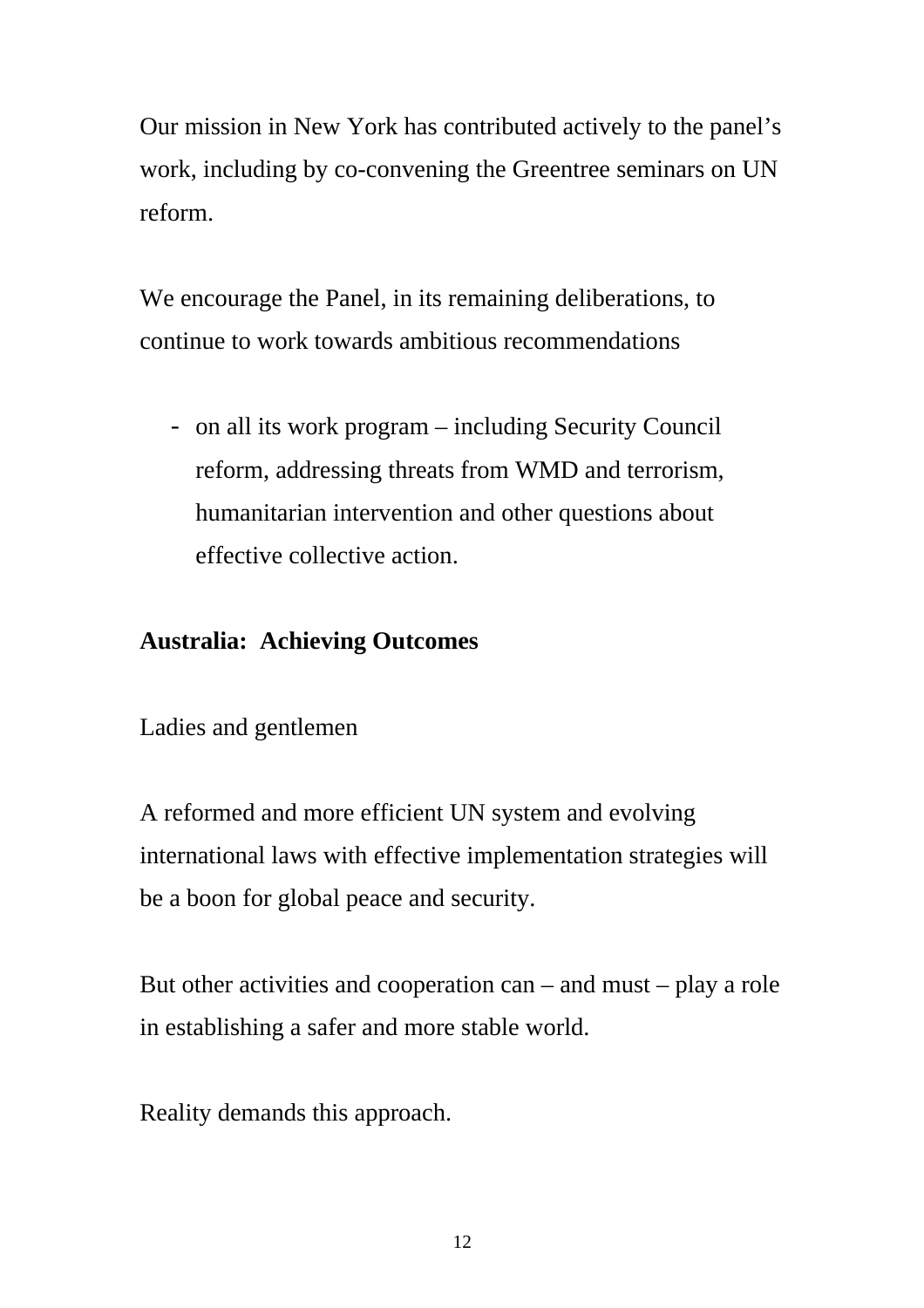And yet some would have us believe that regional or bilateral or even coalition action somehow undermines multilateral efforts.

This is simply not so.

The reality of the contemporary environment is that we must be focused and active at all levels – and through a complementary range of activities.

Indeed, practical action can strengthen international security by delivering outcomes where the multilateral system is failing its members.

Iraq was such a case.

Some argue that military action in Iraq undermined the UN.

But we must not forget that it was Saddam Hussein who was undermining the international system over a period of 12 years

- refusing to comply with the wishes of the international community through 17 mandatory UN Security Council resolutions to verifiably terminate his weapons of mass destruction and long-range missile programs.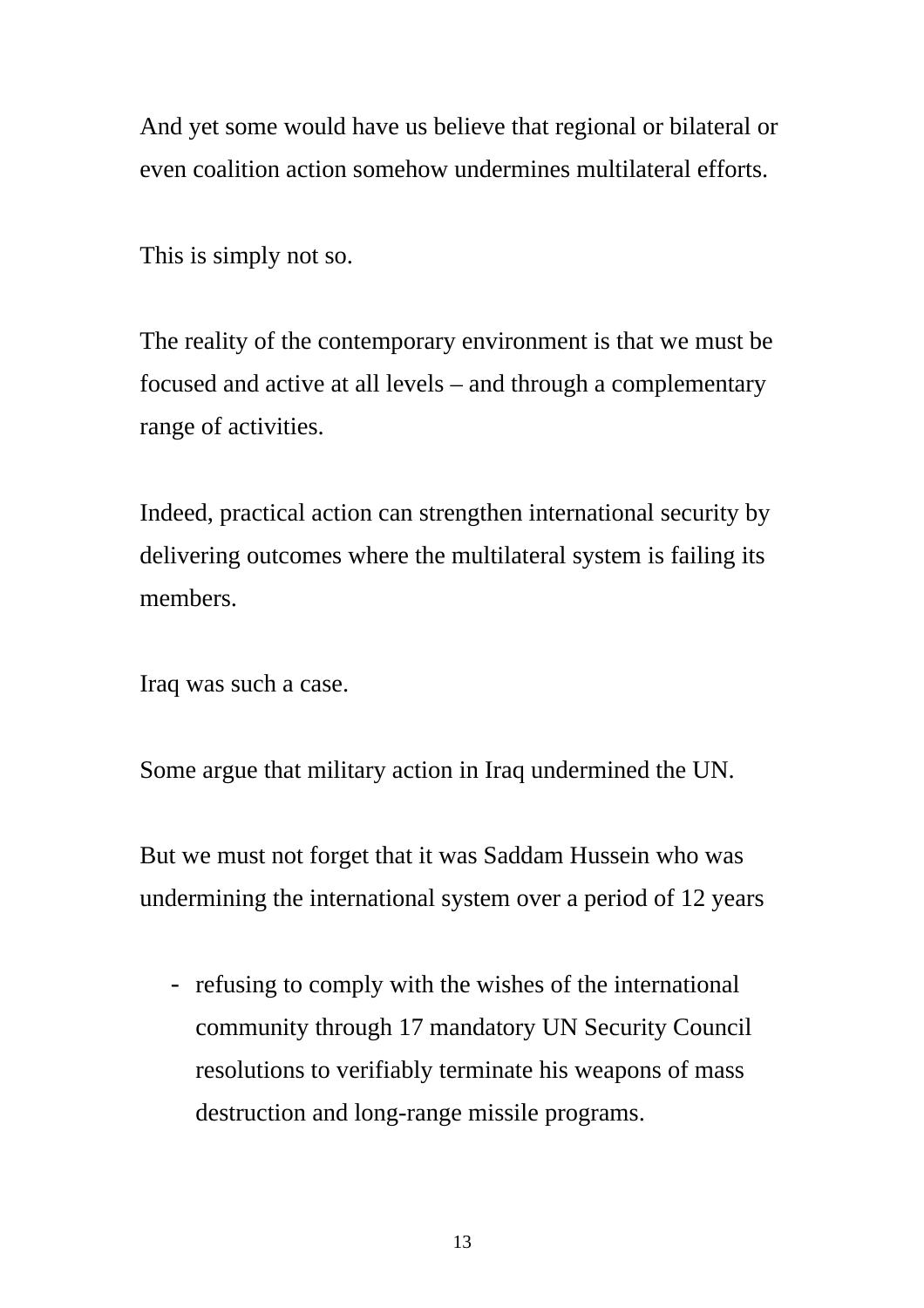His refusal to do so justified the action to remove his threat to peace and security

- one should think of the consequences for the authority of the UN Security Council had it not enforced its resolutions, including the unanimously adopted 1441.

Today, thanks to the actions of the Coalition of the Willing, Iraqis are free of the brutal regime of Saddam Hussein.

And with that they are working hard to establish a democratic Iraq and move beyond the human suffering, oppression and warmongering of Saddam's cruel dictatorship.

But Iraq is not the only example of practical action working to support the multilateral system.

Australia – and some 60 other countries – has very much welcomed the Proliferation Security Initiative.

It is an initiative which, operating within international and national laws, promotes practical measures to impede and interdict illicit flow of WMD related-materials and technology

Australia sees the PSI as important for the Asia Pacific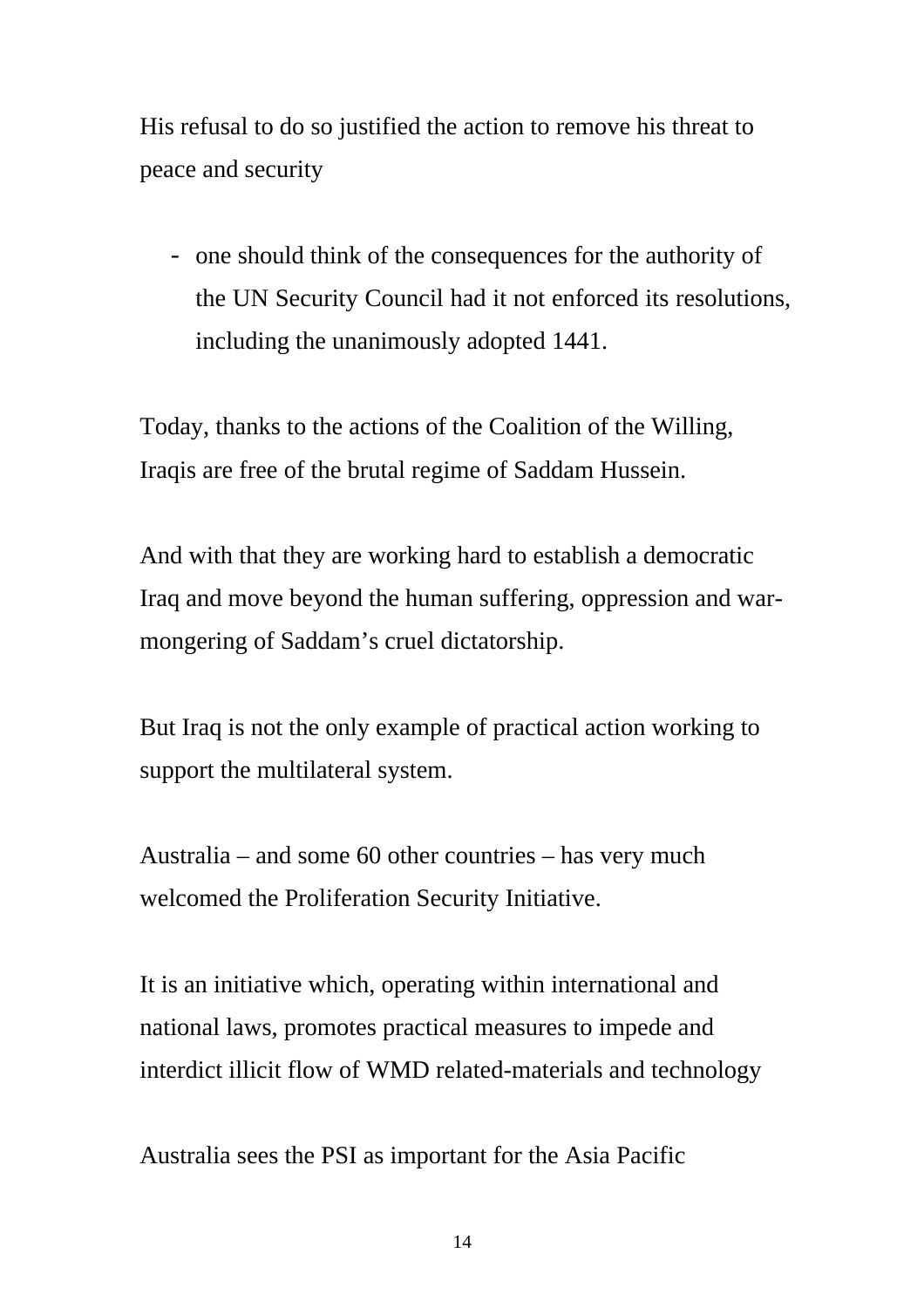- it will help stop cheating on international rules and control regimes throughout the vast and complex waterways and transport routes distinctive to our region.

Ladies and gentlemen

Australia is pursuing other practical initiatives in our region which support our goal of a strong and effective global regime for counter-proliferation and WMD control.

One initiative we are taking to address the threat of nuclear terrorism is to host a regional ministerial-level meeting on nuclear safeguards and security in Sydney on 8 and 9 November.

We are facing up to the clear threats posed by North Korea's stance and taking responsible action

Including strongly supporting the Six Party Talks process including through our direct links to North Korea's leaders.

As you may know, I visited North Korea recently.

I urged North Korea's leaders to respond positively to the proposals tabled at Six Party Talks in Beijing in June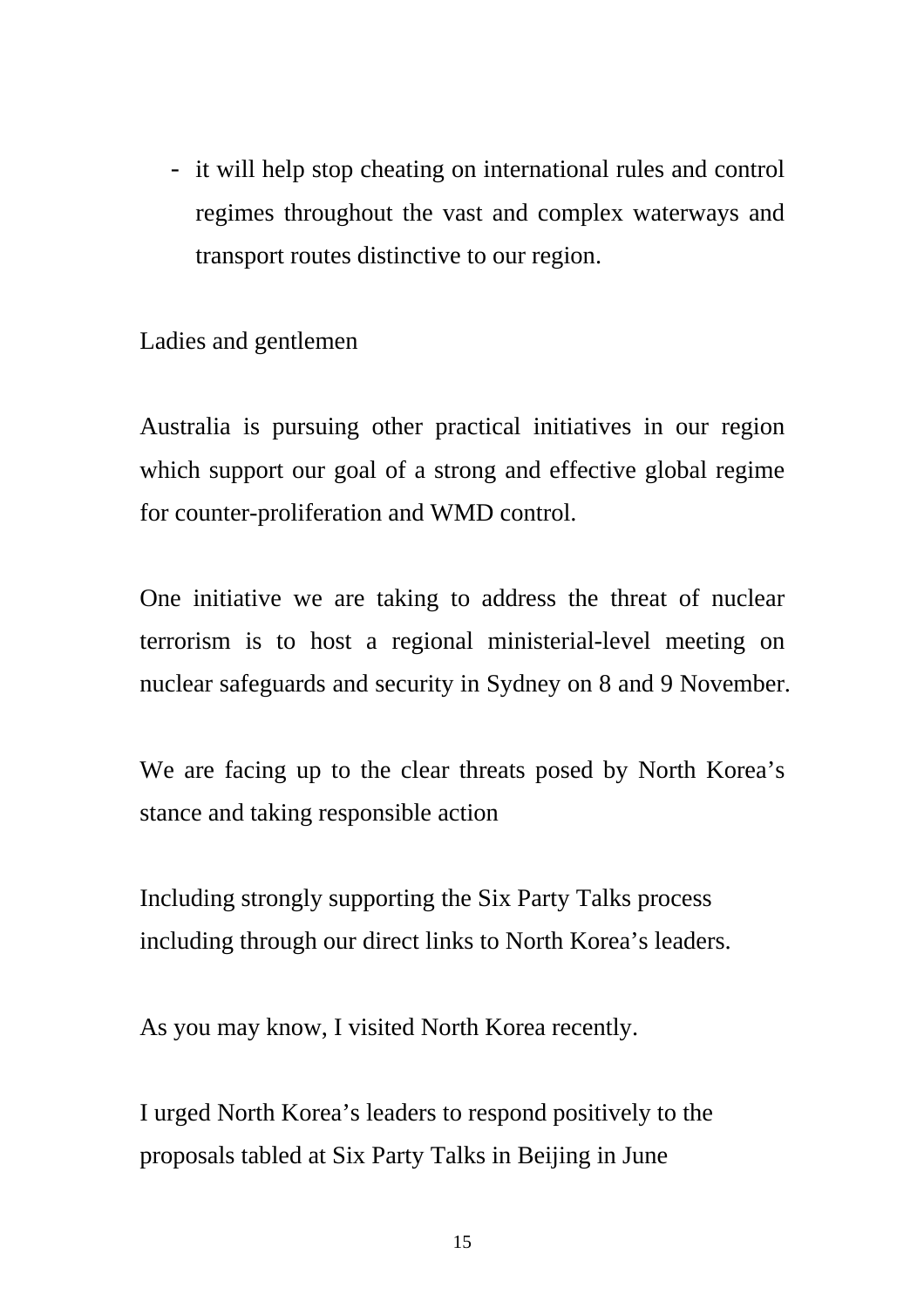- and to grasp this opportunity to dismantle fully its nuclear programs, with all the benefits of international political and economic engagement this would bring.

On terrorism, Australia has fully supported the work of the UN

- ensuring Jema'ah Islamiyah was listed as a terrorist organisation in 2002 and promoting compliance with the UN's terrorist asset freezing regime in the region.

But we have not been content to rest there.

Australia has committed considerable energy and resources to build wide-ranging counter-terrorism cooperation in our region

We are committed to building understanding and taking action as part of a comprehensive approach.

Indeed, we underline this commitment in the key messages we convey to our partners in the region and to Australians, namely:

- that our efforts to stop a minority of Muslim terrorists is not a war on Islam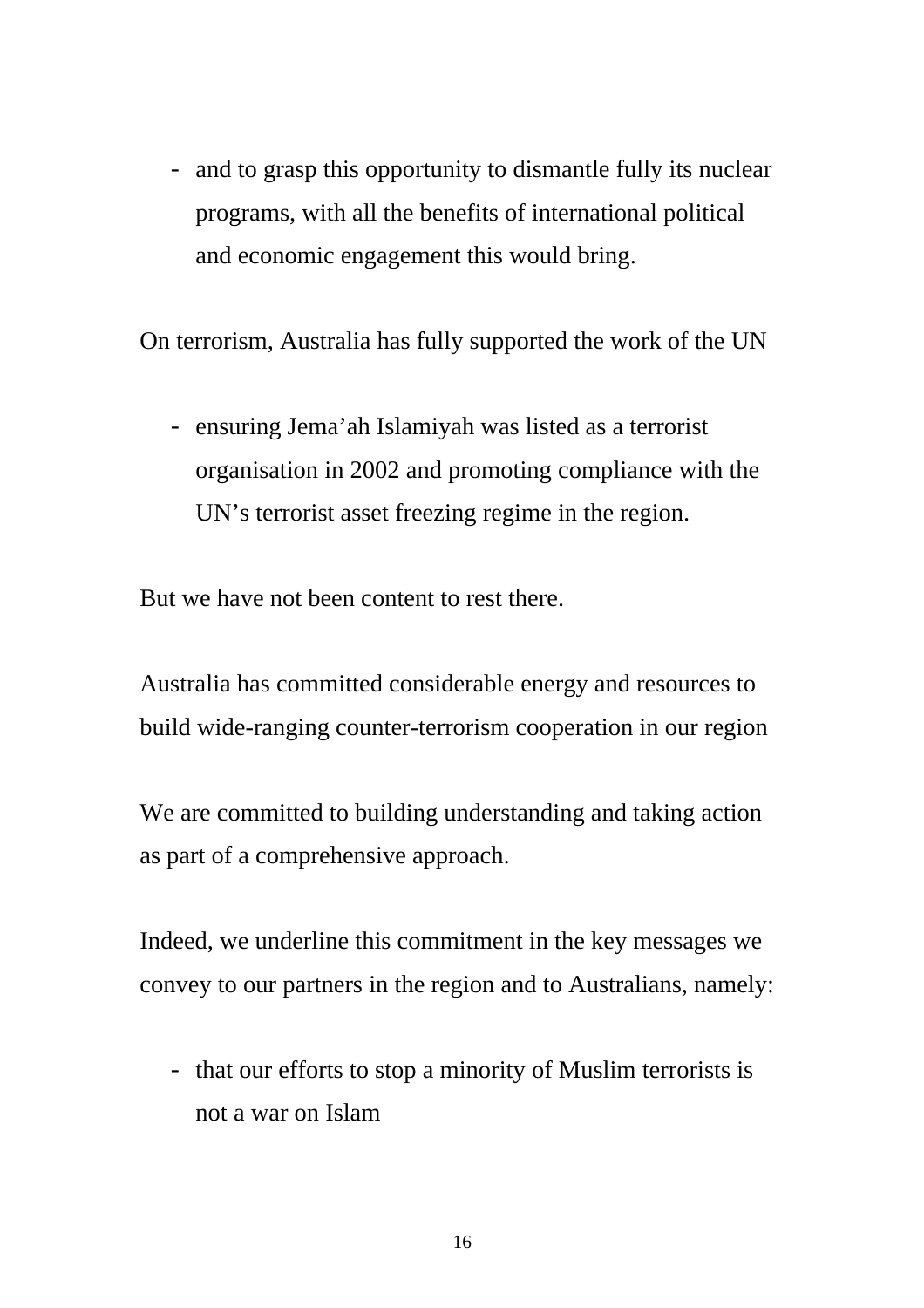- that Muslims are as much the victims of terrorist attacks and must defend themselves
- and that we must demonstrate to the world and our citizens the unwavering commitment of Muslims and non-Muslims alike to defeat terrorism together.

The actions we have taken and measures we have promoted have drawn on strong cooperation across the region, including

- under our bilateral counter-terrorism arrangements
- through regional counter terrorism ministerial meeting Australia and Indonesian co-hosted earlier this year
- and our efforts in setting up with Indonesia the Jakarta Centre for Law Enforcement Cooperation

Regional law enforcement cooperation has achieved results – helping to detain over 300 people linked to Jema'ah Islamiyaah.

These mechanisms and initiatives are complemented by good use of the regional architecture already at our disposal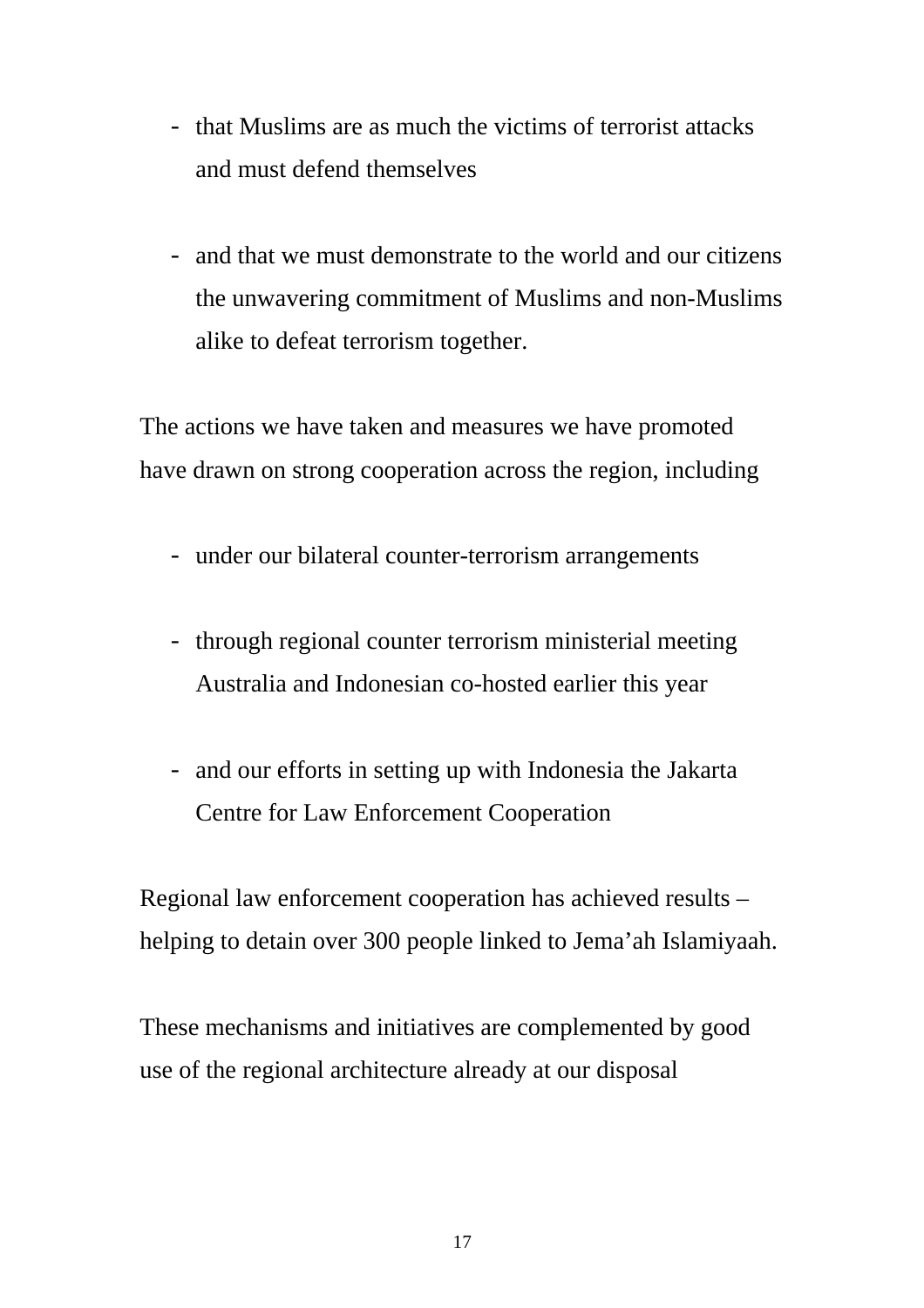- including the Five Power Defence Arrangements, APEC and the ASEAN Regional Forum.

## **Conclusion**

Ladies and gentlemen

Issues of UN reform and illustrations of Australia's action to achieve better security are all part of a larger question facing us

- that is, how do we best achieve security and prosperity for our nations, our regions and as an international community?

We look to the UN reform process to provide opportunity and direction to strengthen this key international institution

- and in doing so realise that it is our ambition and contributions as individual member states of the UN which must help drive that process forward.

We also look to our actions and approaches to building peace and security as nations and collectively a region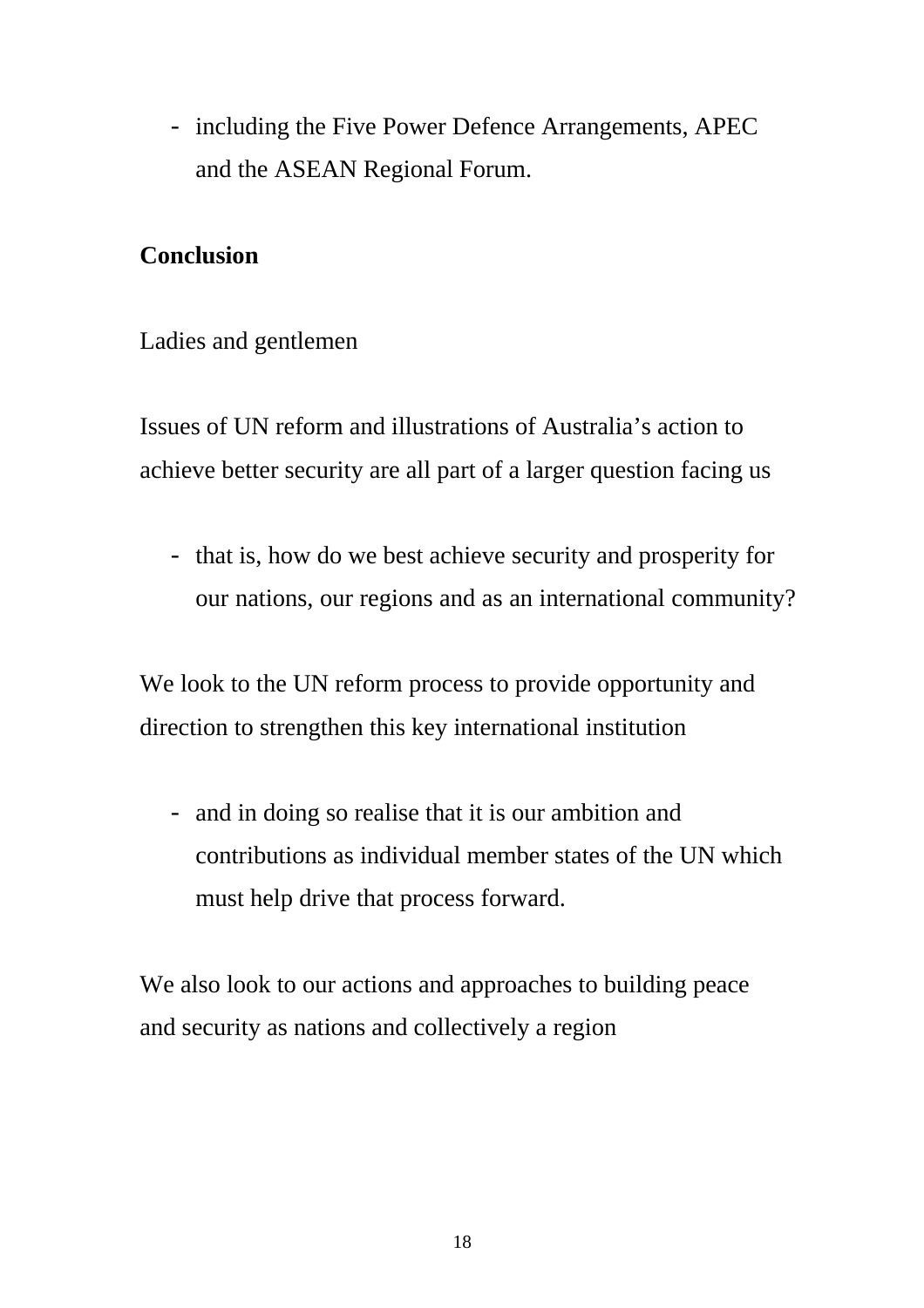- and realise that our cooperation with one another will always be most effective where we focus on achieving outcomes rather than processes

Ultimately the benchmark by which we must measure our achievements are the outcomes we secure

- whether through the UN system or through collective or individual action
- foreign relations should not be about the abstract but about making real and positive improvements in the security and prosperity of our peoples.

The program for this conference ensures your have the opportunity to discuss these key issues.

I trust that you have already done so with vigour, rigour and imagination today

- and will continue to do so tomorrow.

The ideas, momentum and ambition generated by conferences such as this are vital.